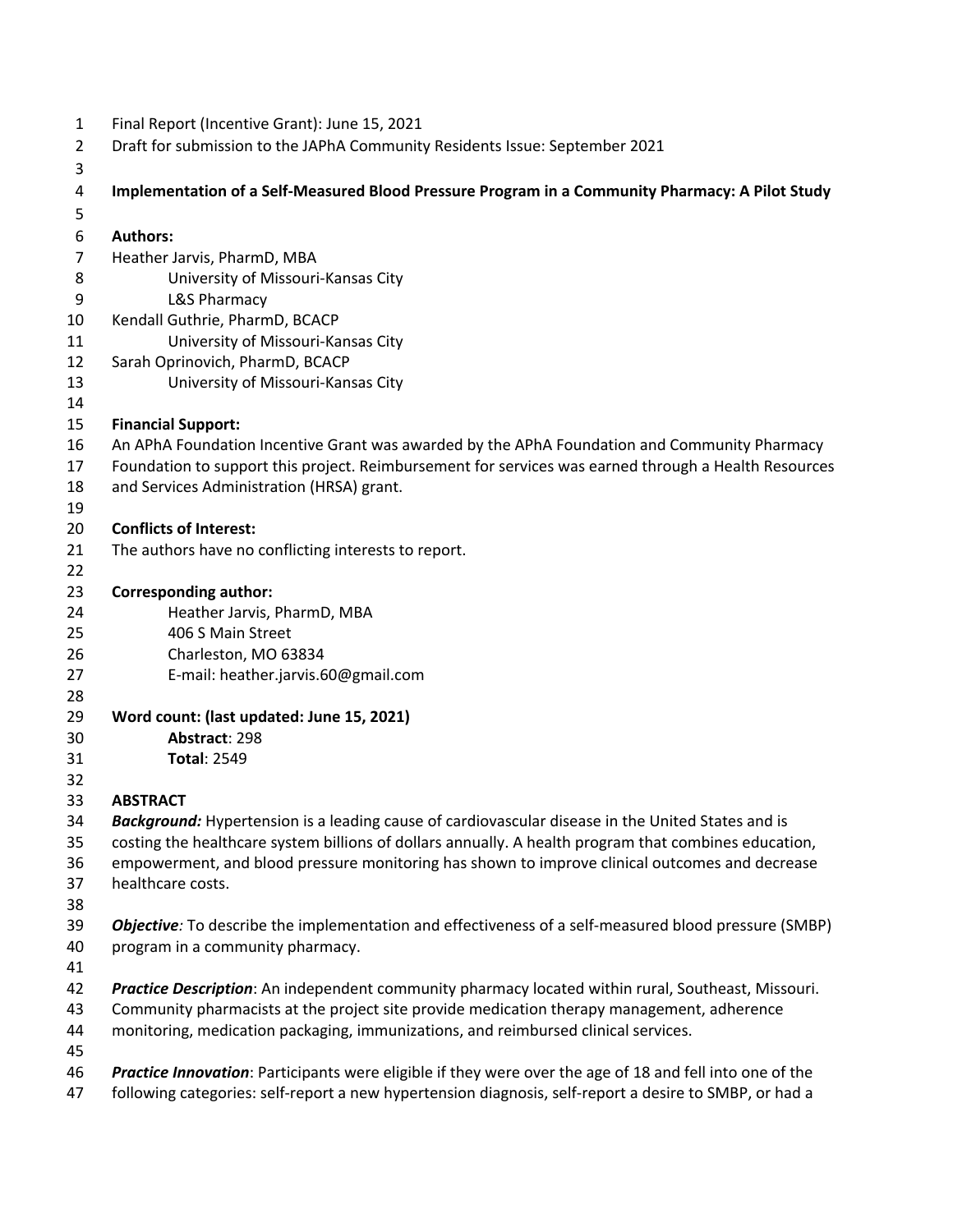- medication change within the three months prior to enrollment. The program consisted of four patient
- sessions. The first session obtained an initial blood pressure and provided patient education and
- behavior counseling. The follow-up sessions obtained SMBP blood pressures and reinforced previously
- learned concepts.
- 



 *Results*: Twenty patients enrolled and completed the study. It took approximately 63 minutes (SD±18) per participant in staff time to complete recruitment, sessions, reminder calls, and documentation. All patients had education and monitoring as a primary intervention and eleven additional interventions were also documented. Systolic blood pressure decreased an average of 14 mmHg (p=0.016) and diastolic blood pressure decreased an average of 12 mmHg (p<0.001). Confidence increased from 78% to 92%, knowledge improved from 55% to 90%. All participants reported their overall satisfaction with the program as "very satisfied" or "satisfied."

*Conclusion*: A standardized SMBP program may reduce implementation costs, improve provider

- confidence, and lend feasibility for pharmacies looking to expand clinical services within community pharmacy.
- 

 *Keywords*: Independent pharmacy, community pharmacy, pharmacy services, hypertension, high blood pressure, blood pressure monitoring, self-measured blood pressure, at-home blood pressure.

# **Key Points (81)**

- *What was already known*
- 73 Hypertension is a leading cause of cardiovascular disease.
- Cardiovascular disease is costing the healthcare system billions of dollars annually.
- Health programs that combine education, empowerment, and self-measurement have proven to improve clinical outcomes and decrease healthcare costs.
- *What this study adds*
- A description of program components that can help pharmacies to implement a self-measured blood pressure program at their practice site.
- Support that a self-measured blood pressure program implemented in a community pharmacy can improve clinical outcomes.

#### **Background (545)**

According to the Centers for Disease Control (CDC), an estimated 75 million Americans suffer from

- 85 hypertension.<sup>1</sup> Approximately half of those with hypertension are uncontrolled.<sup>1</sup> Uncontrolled
- hypertension is a leading contributor to cardiovascular disease, a major cause of morbidity and mortality
- 87 in the United States, and rising healthcare costs.<sup>2,3</sup> Between 2005 and 2015, the rate of deaths
- 88 associated with hypertension increased by 10.5% and the actual number of deaths increased by 37.5%.<sup>2</sup>
- Additionally, hypertension is estimated to cost \$131 billion annually, averaging an extra \$2000 per
- 90 bypertensive patient per year.<sup>2,4</sup> By the year 2035, total annual costs for cardiovascular disease are
- 91 expected to exceed one trillion dollars.<sup>2</sup> To address the burden of uncontrolled hypertension on the
- healthcare system, the American Heart Association and the American Medical Association created a
- 93 national initiative, Target:BP.<sup>5</sup> Target:BP provides a number of resources and tools to assist clinicians in
- developing patient programs focused on lowering blood pressure, including, self-measured blood
- 95 pressure (SMBP).<sup>5</sup>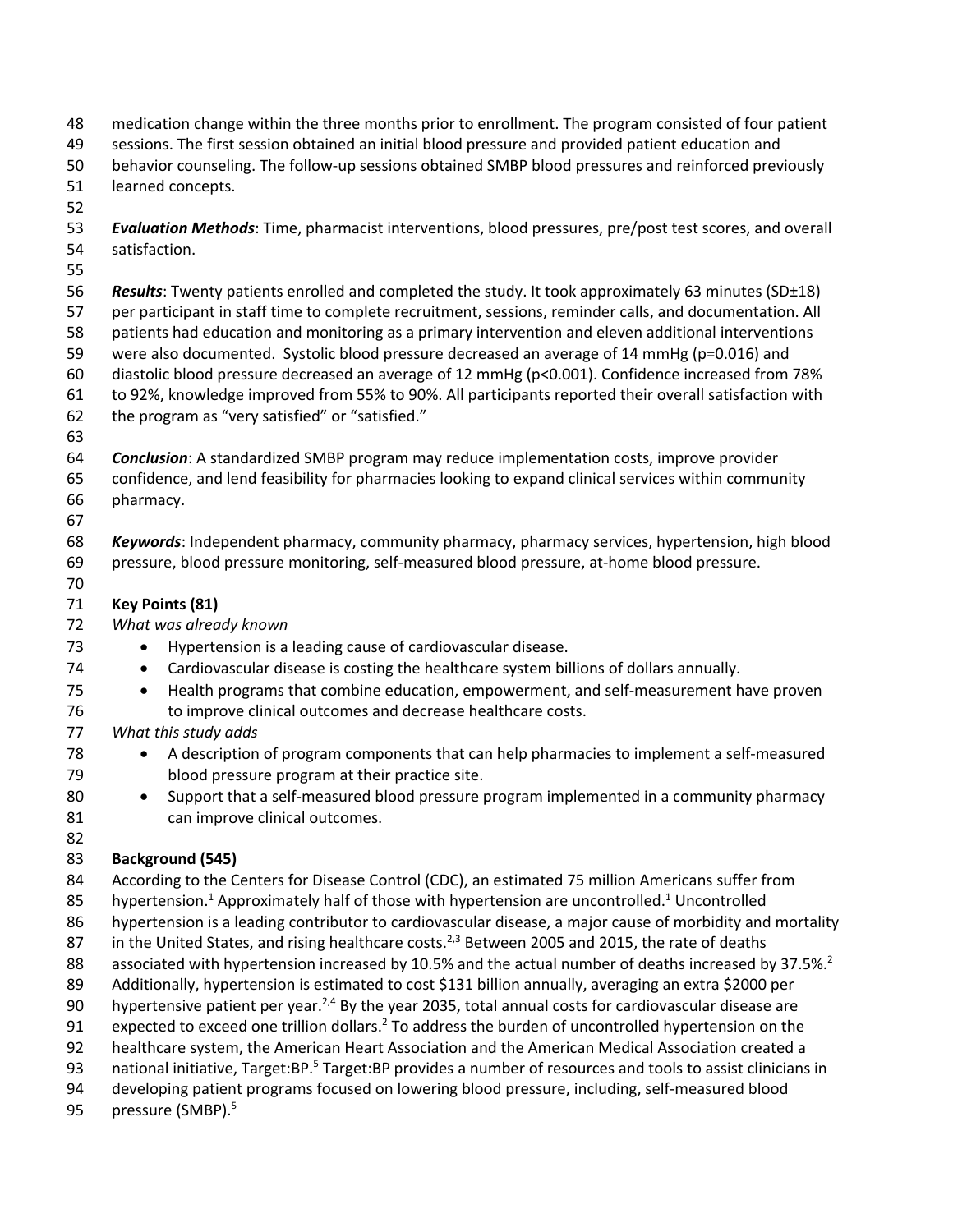- 
- According to the CDC, "self-measured blood pressure involves a patient's regular use of personal blood pressure monitoring devices to assess and record blood pressure across different points in time outside
- 99 of a clinical, community, or public setting, typically at home."<sup>6</sup> SMBP is recommended over in-office
- 100 blood pressure because of its accuracy.<sup>6-8</sup> In-office blood pressure is typically taken at one moment in
- time and may not reflect a patient's true blood pressure. Patients can have falsely elevated blood pressure in the office but be normotensive out of the office (white coat hypertension), or patients can
- 103 be normotensive in the office but be elevated outside the office (masked hypertension).<sup>6</sup> Averaging
- multiple blood pressure readings at different times of the day and over several weeks will better reflect
- a patient's true blood pressure, identify peaks and valleys, and help to rule out white-coat or masked
- hypertension, optimizing patient therapy.
- 

 Due to enhanced accuracy, significant emphasis is being placed on SMBP nationally to help prevent 109 unnecessary healthcare costs<sup>2,5,9,10</sup> and community pharmacies are ideal locations to support these

- initiatives. In 2013, North Carolina Medicaid released claims data reporting that high-risk patients were
- visiting their pharmacies 35 times per year compared to the 3.5 times they visited their primary care
- 112 physican.<sup>10</sup> Additionally, a 2020 study reported that in a cohort of over 680,000 Medicare beneficiaries,
- patients visited their pharmacies an average of thirteen times per year compared to seven visits with
- 114 their physican.<sup>11</sup> This data shows that community pharmacies are in a unique and convenient position to
- provide sustained, longitudinal clinical services to patients. This is especially important in medically
- underserved areas, such as Southeast Missouri, where lack of transportation or other social
- 117 determinants of health may further limit provider visits. $^{12}$
- 
- Currently, no standardized SMBP program exists within community pharmacy practice. Developing a
- standardized and streamlined process would assist community pharmacies looking to implement this
- service by providing a starting point for implementation. Standardization facilitates consistent patient
- care and can improve patient safety by minimizing errors of omission in education. While not all
- pharmacies have the resources to create clinical programs, many have the capacity to implement one
- that has already been developed. Furthermore, a clinical program has to be effective in providing clear
- directions so that patients are more willing to take part in the intervention and become better
- advocates in their own healthcare.
- 

# **Objective (19)**

- This project sought to describe the implementation and effectiveness of a self-measured blood pressure
- program in a community pharmacy.
- 

# **Practice description (98)**

- L&S Pharmacy is an independent, community pharmacy located within rural Southeast, Missouri, known
- for providing a range of patient care and community services. The pharmacy is located in a medical
- desert serving an underserved, underinsured, patient population. At the time of this project, the
- pharmacy dispensed approximately 1,000 prescriptions per week and had one full-time pharmacist, one
- part-time pharmacist, and a full-time postgraduate year 1 community-based pharmacy resident. The
- practice setting also served as a training site for several advanced practice pharmacy students
- throughout the year. During the study, the resident pharmacist developed and implemented the SMBP service.
- 

# **Practice innovation (497)**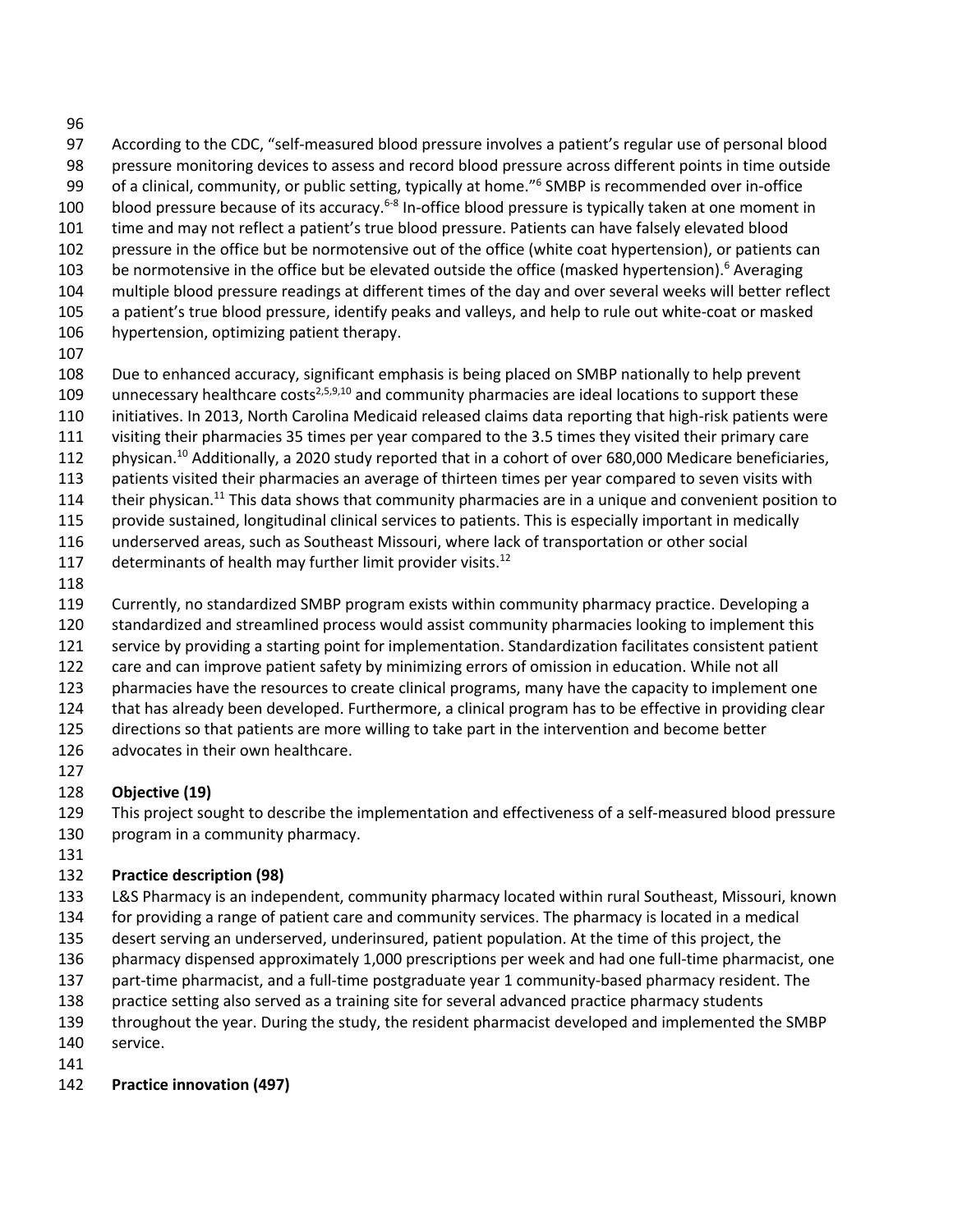This pilot study was approved through the University of Missouri-Kansas City Institutional Review Board

(IRB #271949). The SMBP program was created in collaboration with the Mississippi County Health

 Department and CPESN-Missouri as part of a three-year Health Resources and Services Administration grant (HRSA).

# *Programming*

Patient folders were created to hold program information. One side of the folder included all items for

pharmacy use: patient consent, HIPPA release, a billing and reporting form, and two copies of the

pre/post test. The billing and reporting form was designed to collect demographic information, required

for grant billing, and provide a program checklist to maintain consistency. The other side of the folder

included all information provided to the patient: hypertension education and three copies of the patient

154 logs, adapted from Target:BP.<sup>5</sup> Before program implementation blood pressure cuffs were calibrated 155 using the "SMBP Device Accuracy Test" form found on the Target:BP website.<sup>5</sup>

 The program's general structure included an initial session, two follow-up sessions, and a final session conducted over five weeks in a week on week off format. During the initial session, consent, a pre-test

score, and a starting blood pressure was obtained. Patient education and program instructions were

provided. Patients were instructed to SMBP, twice in the morning and twice in the evening, one minute

apart, for one week and record their results using the paper log provided. During the follow-up and final

sessions, SMBP results were assessed and the pharmacist intervened if needed. A post-test and a

satisfaction survey were also administered during the final session.

 The first SMBP week started the day after the initial session. Follow-up sessions were conducted the day after an SMBP week or as soon the patient was available. Reminder calls were made the day before an

SMBP week to keep patients on schedule. A calendar system was used to keep track of patient

appointments and reminders. If a patient recorded less than seven blood pressure readings, they were

instructed to repeat the week. Referrals made to healthcare facilities or providers followed JNC-8

- 170 guidelines. $^{13}$
- 
- *Recruitment*

Any patient who enrolled and completed the SMBP program between December 7, 2020 and April 30,

2021 were included in the study. The SMBP pilot was available to all L&S Pharmacy patients who chose

to participate, were over the age of 18, managed their own medications, and fell into one of the

following categories: self-report a new diagnosis of hypertension, self-report a desire to SMBP, were

referred by a healthcare provider, or had undergone an antihypertensive regimen change within the

three months prior to enrollment. During recruitment, we focused on patients who were seeking blood

pressure cuffs or were enrolled in our medication adherence program.

- 
- *Documentation*

SMBP blood pressures and session notes were documented in the pharmacy's software system in the

- form of e-care plans. The following SNOMED codes were used during the initial session: 3915509
- (hypertension education), 46973005 (blood pressure taking), and 50723001 (blood pressure taking
- education). For follow-up sessions, the SNOMED code 135840009 (blood pressure monitoring), was
- used.

#### **Evaluation Methods (194)**

- The primary outcomes for this project were to determine the following: (1) the time it took to complete
- a self-measured blood pressure program in a community pharmacy, (2) the number and type of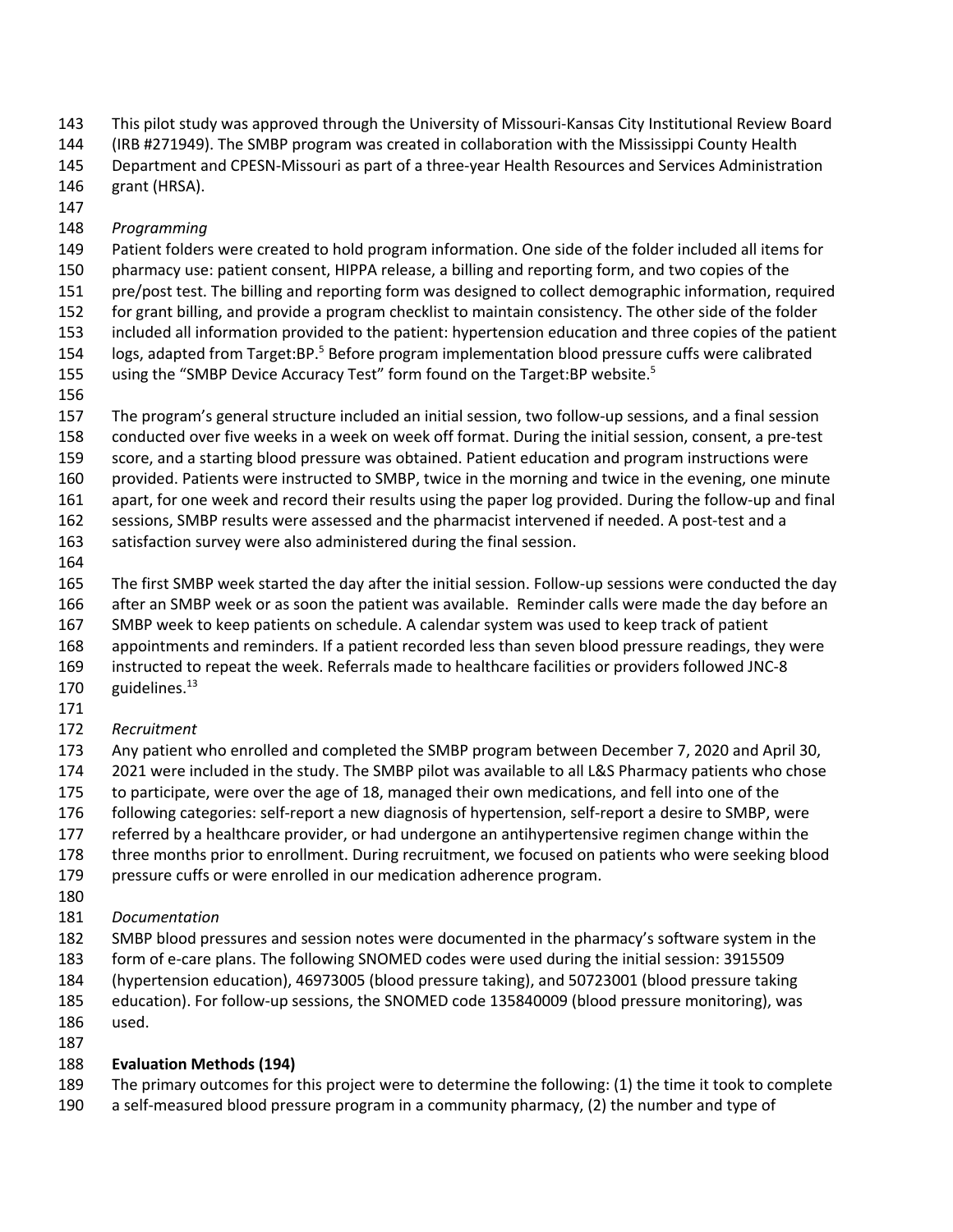- interventions that resulted from the SMBP service, (3) the change in systolic and diastolic blood
- pressures, (4) the change in pre/post test scores, and (5) overall patient satisfaction with the program.
- Time was recorded for all session components using a stop watch and rounded to the next whole
- minute. All interventions and blood pressures were documented in the patient profile. The pre/post test
- had a total of six questions. Five were confidence-based using a numbered Likert scale, worth one to five
- points, and one knowledge-based question, worth one point if answered correctly. The patient
- satisfaction survey had a total of seven questions. Five questions used a Likert scale, answer choices
- ranged from "Strongly Agree" to "Strongly Disagree," and two questions were fill-in-the-blank. Change
- in blood pressure and pre/post test scores were compared using paired-t-tests. Percent of patients
- 200 meeting the BP goal of <140/90 mmHg was determined using a Chi-squared test.<sup>13,14</sup> Time and
- satisfaction results were analyzed and reported using descriptive statistics.
- 

### **Results (513)**

 Twenty participants enrolled and completed the study. Demographics include: 40% Black, 60% White, 70% women, and 70% under 65 years of age.

- *Time*
- The total time spent implementing the SMBP program, including documentation time, averaged 63.25
- minutes (SD±18.38) and ranged from 35 to 101 minutes (refer to table 1). The initial session took an
- average of 25.5 minutes (SD±7.02) and ranged from 14-37 minutes. Recruitment and reminders were
- combined into "other" time which averaged 3.55 minutes (SD±3.99) and ranged from 0 to 14 minutes.
- Several outliers resulted in longer time spent on program components. One recruitment cold-call took
- over 10 minutes, one initial session was conducted via a home visit and required additional set-up time.
- Other time considerations include the following: If a patient's initial blood pressure was above 170
- mmHg, a second BP reading was obtained after a short rest period; if a patient was not reached during a
- follow-up call, that time was incorporated into their follow-up session time; If a patient chose to drop off
- 217 their data log, a minimum of 5 minutes was recorded to take into account the time it took to calculate
- an average SMBP and document in an e-care plan.
- 
- *Interventions*
- All patients received education and monitoring as a primary documented intervention. There were
- eleven other documented interventions: 5 medication adjustments, 4 prescriber referrals, 1 re-started
- abandoned medication, and 1 prescriber confirmed white-coat hypertension.
- 
- *Blood Pressure*
- Average systolic blood pressure decreased from 148.95 mmHg (SD±22.08) at the initial session to 135.45
- mmHg (SD±12.4) at the final session (refer to figure 1). Average diastolic blood pressure decreased from
- 228 88.6 mmHg (SD±13.81) to 76.35 mmHg (SD±6.45). Both systolic and diastolic blood pressures were
- 229 compared using a paired t-test and found to be statistically significant ( $p=0.016$  and  $p<0.001$ ,
- respectively). Percent controlled systolic blood pressure increased from 30% at the initial session to 75%
- at the final session (p=0.0044). Percent controlled diastolic blood pressure increased from 60% at the
- initial session to 95% at the final session (p=0.0080).
- 
- *Pre/Post-Test Scores*
- The score for confidence-based questions averaged 20.3 points (SD±4.51) at the initial session and 23.9
- 236 points (SD±1.48) at the final session. At the initial session, 55% of patients were able to select the best
- blood pressure of those listed, by the end of the program that number increased to 90%. Confidence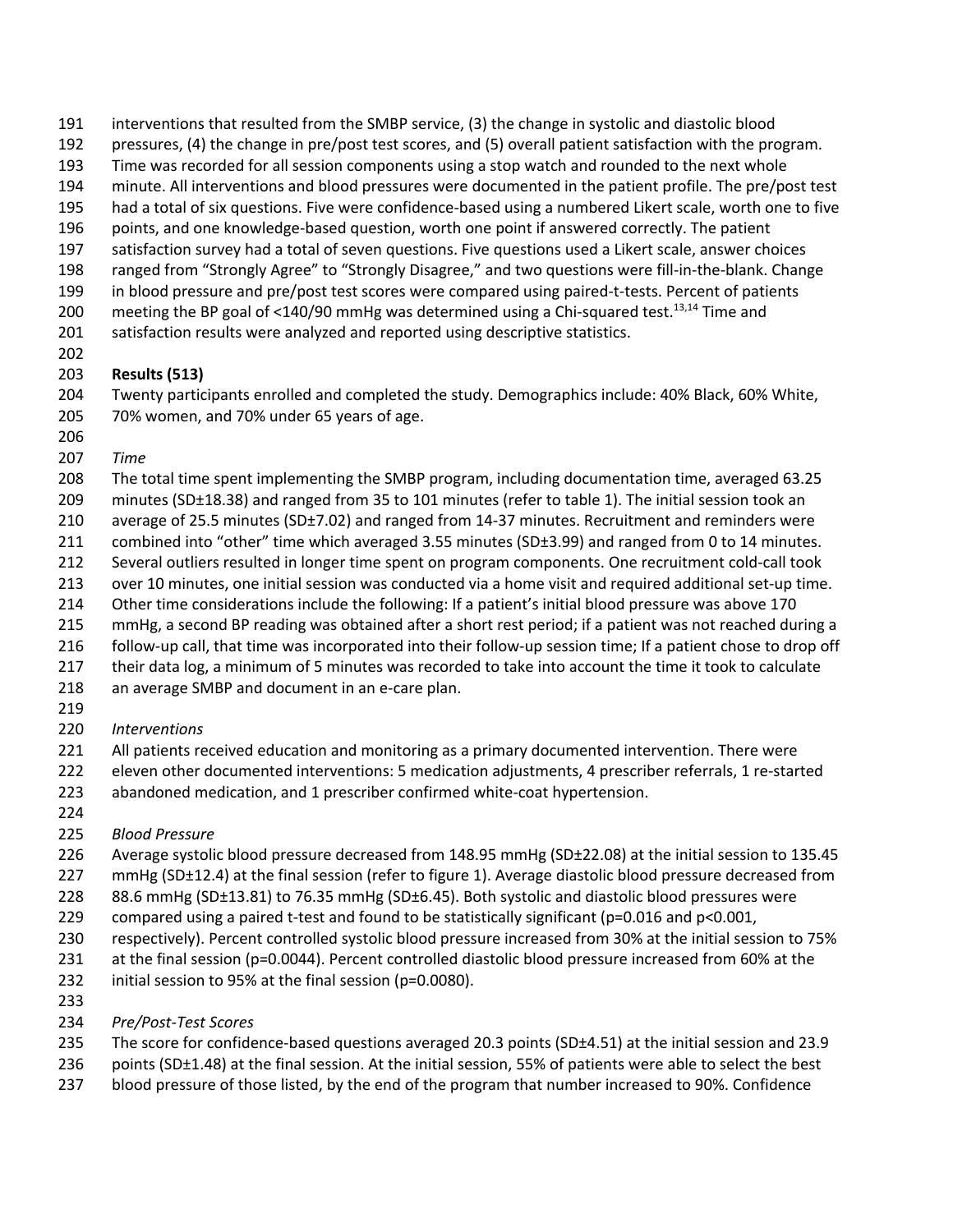and knowledge scores were compared using paired t-tests and found to be statistically significant

- (p=0.00065 and p=0.013, respectively).
- 

### *Satisfaction*

242 All patients selected "strongly agree" or "agree" when asked if this SMBP program helped them to better understand high blood pressure. All patients selected "strongly agree" or "agree" when asked if

- participating in this study helped them to better understand how they can control their blood pressure.
- All patients rated their overall experience with our SMBP program as "very satisfied" or "satisfied." All
- patients selected "strongly agree" or "agree" when asked if the instructions for this program were
- clearly explained. All patients selected either "strongly agree" or "agree" when asked if they would
- recommend this service to someone struggling with high blood pressure. Refer to table 2 for patient comments.
- 

# **Practice implications (618)**

This study described the implementation of a self-measured blood pressure program using time,

- interventions, change in blood pressure, change in pre/post test scores, and satisfaction. Taking into
- account all of this information, pharmacies can decide if they have the necessary resources to
- implement a SMBP program. Resources include printing patient information, purchasing blood pressure
- cuffs, and staff time. Some staff time, such as follow-up sessions and reminder calls, may be delegated
- to technicians or other support staff to keep costs down. Pharmacies can be confident that if they do
- implement this standardized program, it will be effective in improving blood pressure control.
- Additionally, patients left the program feeling confident they had the ability to improve their blood
- pressure through behavioral modifications and medication adherence. An important consideration to
- make before SMBP implementation includes reimbursement for service. Because the program has
- associated costs, reimbursement for services is required for sustainability. Partnering with third party
- payers, grant programs, and employers could provide the necessary funding for program maintenance.

# *Lessons learned*

Lessons learned that benefitted the pharmacy include the following. Using a calendar/scheduler system

- helped us to keep track of patient appointments and ensured that staff was available to cover the
- service. Preparing for and accepting walk-ins, allowed for immediate patient engagement and
- enrollment. Setting specific days for service assisted with follow-up care. Using a standardized program
- checklist and documentation process helped to maintain quality control and efficiency. Lessons learned
- that benefitted the patient include the following. As the program progressed, it was important to build
- in flexibility and meet patients when they were able. It was also important to communicate with
- 273 patients depending on their preference. Communication was accomplished through email and text in
- addition to phone and in-person. Patients were involved in creating their own behavior goals which
- included walking, limiting salt intake, and meditation, which kept them engaged throughout the program.
- 

# *Challenges to implementation*

Challenges to implementation include: staff familiarity with the new program process, a limited number

- of blood pressure cuffs, recruitment, follow-up scheduling, and the COVID pandemic. New programs are
- often a challenge to start because staff are unfamiliar with how the new process fits into current
- workflow. Time needs to be spent training staff and familiarizing them with program components to
- avoid delays in service implementation. Blood pressure cuffs are a barrier to implementation because
- they are an added expense and a finite resource. Some patients did provide their own blood pressure
- cuff and others were provided through grant funding. Though we were able to overcome this barrier,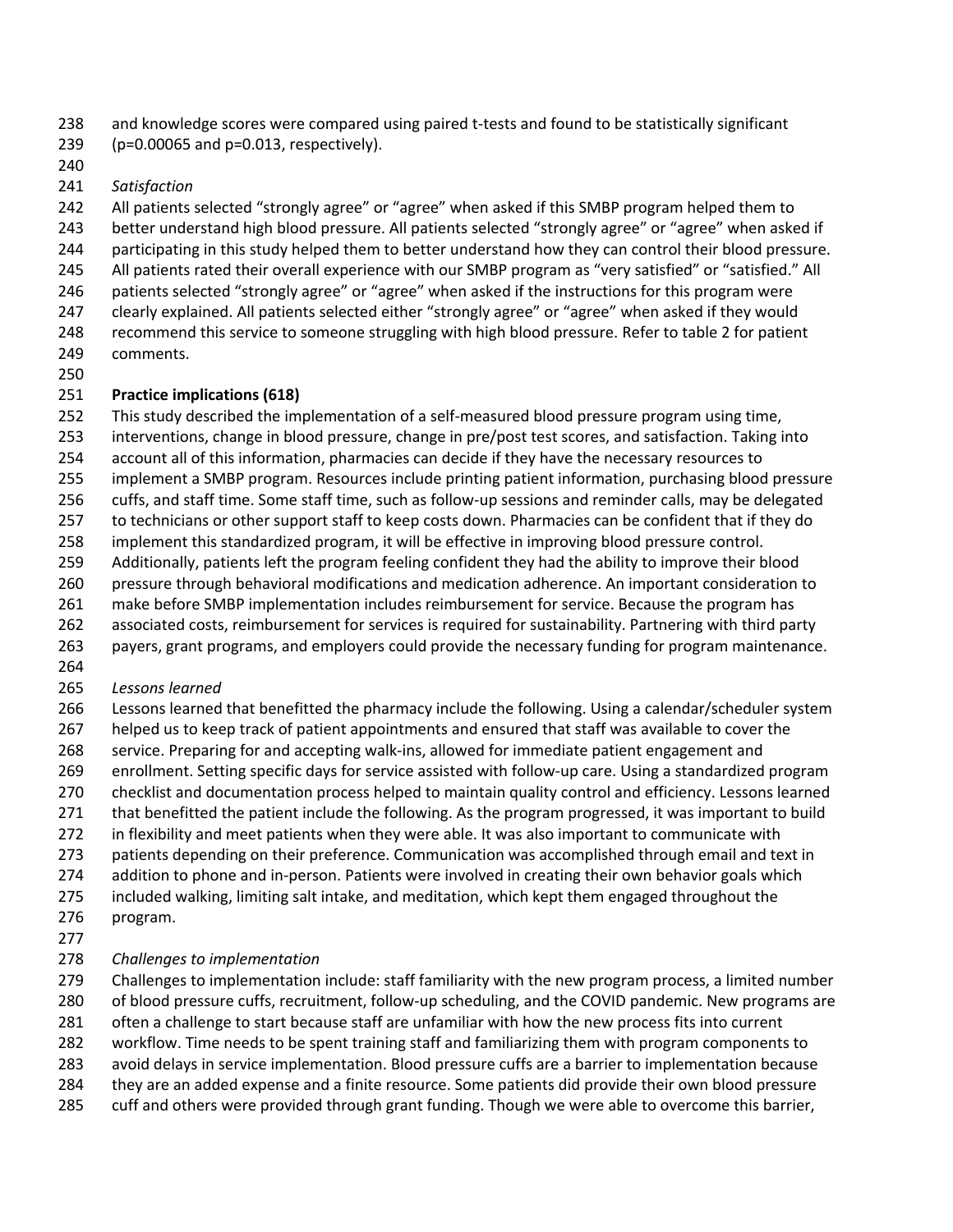- 286 this may be a challenge for other pharmacies looking to implement this service. Patient recruitment can
- also be a challenge. Taking advantage of patient opportunities and utilizing staff during routine
- pharmacy tasks will help overcome the barrier to recruitment. When we had more than five patients
- enrolled in the program at once, flexibility in scheduling became cumbersome. Establishing set days and
- hours helped to reduce this burden. Lastly, this program was implemented during the COVID-19
- pandemic. This added an extra challenge as several patients had to delay enrollment or push back
- follow-ups because they were quarantining. One patient's initial session was rescheduled four times
- before she was able to enroll.
- 
- *Limitations*
- The limitations of this study include: potential selection bias, a small sample size, and patients self-
- reported their BP values. Most participants who enrolled in the study were looking for a BP cuff or were
- part of an existing adherence program and were used to pharmacy outreach. A larger sample size may
- show different clinical and statistical results. Patients self-measured their blood pressure and self-reported those values to the pharmacist. It was possible that errors could have been made when taking
- blood pressures and when reporting them.
- 

# **Conclusion (46)**

- SMBP is a useful tool to help reduce the burden of uncontrolled hypertension. Developing a standardized SMBP program may reduce implementation costs, improve provider confidence, and lend feasibility for community pharmacies looking to expand clinical services. For future sustainability,
- reimbursement models will need to be explored.
- 

# **References**

- 311 1. Merai R, Siegel C, Rakotz M, Basch P, Wright J, Wong B; DHSc., Thorpe P. CDC Grand Rounds: A Public Health Approach to Detect and Control Hypertension. MMWR Morb Mortal Wkly Rep. 2016 Nov 18;65(45):1261-1264
- 2. Benjamin EJ, Virani SS, Callaway CW, et al. American Heart Association Council on Epidemiology and Prevention Statistics Committee and Stroke Statistics Subcommittee. Heart disease and stroke statistics—2018 update: A report from the American Heart Association. Circulation 2018;137:e67–492. Accessed June 4, 2021.
- 3. Mozaffarian D, Benjamin EJ, Go AS, Arnett DK, Blaha MJ, Cushman M, et.al. Heart disease and stroke statistics—2015 update: A report from the American Heart Association. Circulation. 131:e29–e322. 2015
- 4. Kirkland EB, Heincelman M, Bishu KG, et. al. Trends in healthcare expenditures among US adults with hypertension: national estimates, 2003-2014. J Am Heart Assoc. 2018;7:e008731.
- 5. Target:BP. Self-Measured BP. https://targetbp.org/. Accessed August 1, 2020.
- 6. CDC. Self-Measured Blood Pressure. https://www.cdc.gov/dhdsp/pubs/guides/best- practices/smbp.htm#:~:text=Self%2Dmeasured%20blood%20pressure%20monitoring%20(SMBP )%20involves%20a%20patient's,public%20setting%2C%20typically%20at%20home. Published December 21, 2017. Accessed September 2, 2020.
- 7. Millionhearts®. Undiagnosed Hypertension. https://millionhearts.hhs.gov/. Published August 6, 2020. Accessed September 2, 2020.